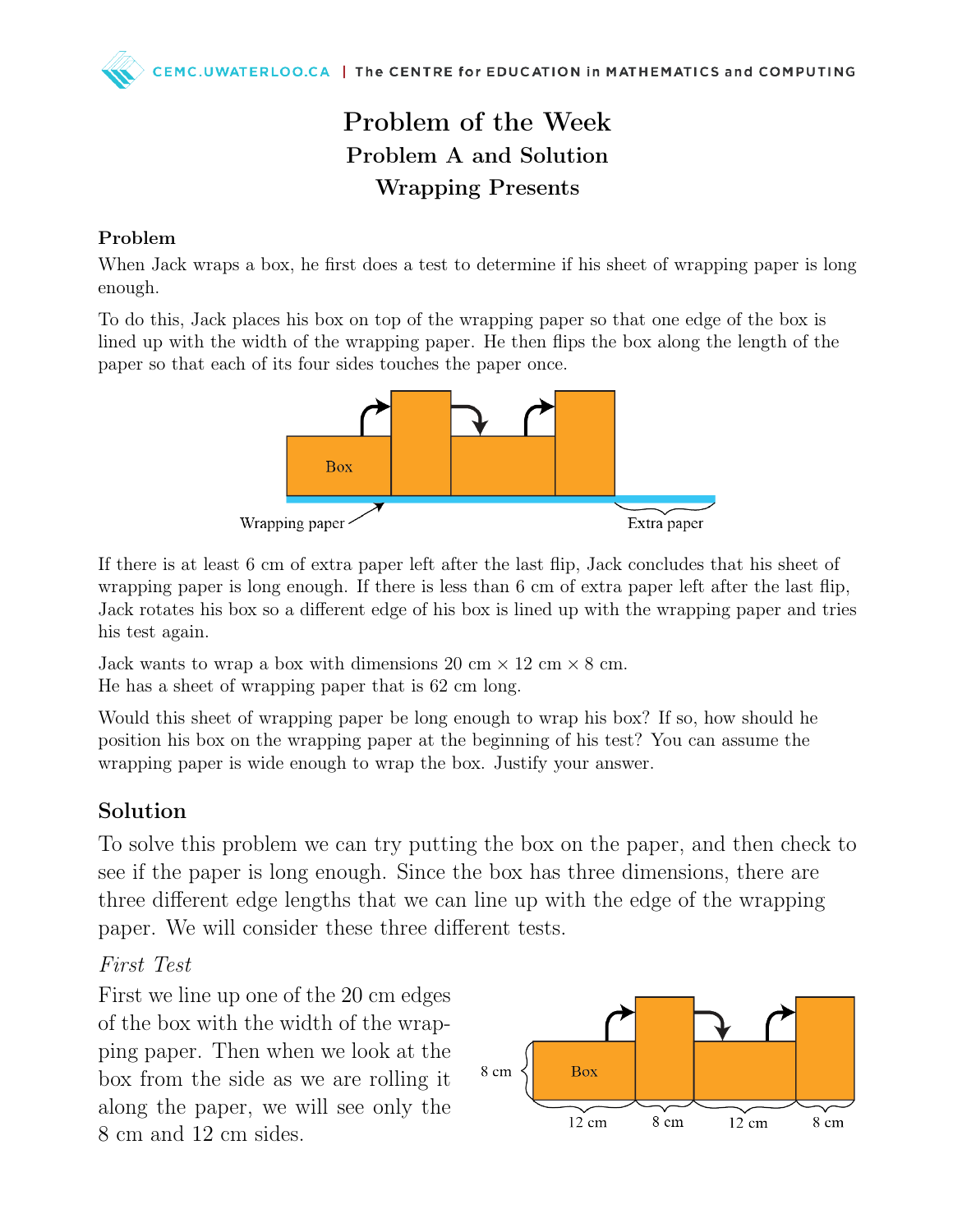# C.UWATERLOO.CA | The CENTRE for EDUCATION in MATHEMATICS and COMPUTING

Rolling the box along the paper this way is the same as measuring the perimeter of a 8 cm  $\times$  12 cm rectangle, which is  $12 + 8 + 12 + 8 = 40$  cm. Since the wrapping paper is 62 cm long, there will be  $62 - 40 = 22$  cm of extra paper left after the last roll. This is more than 6 cm, so with this starting position, the wrapping paper is long enough to wrap Jack's box.

### Second Test

Next we will line up one of the 8 cm edges of the box with the width of the wrapping paper. Then when we look at the box from the side as we are rolling it along the paper, we will see only the 12 cm and 20 cm sides.

 $12 \text{ cm}$ **Box** 12 cm  $20 \text{ cm}$  $20 \text{ cm}$ 12 cm

Rolling the box along the paper this way is the same as measuring the perimeter of a 12 cm  $\times$  20 cm rectangle, which is  $20 + 12 + 20 + 12 = 64$  cm. Since the wrapping paper is only 62 cm long, it is not long enough to wrap Jack's box this way.

### Third Test

Finally we will line up one of the 12 cm edges of the box with the width of the wrapping paper. Then when we look at the box from the side as we are rolling it along the paper, we will see only the 8 cm and 20 cm sides.



Rolling the box along the paper this way is the same as measuring the perimeter of a 8 cm  $\times$  20 cm rectangle, which is  $20 + 8 + 20 + 8 = 56$  cm. Since the wrapping paper is 62 cm long, there will be  $62 - 56 = 6$  cm of extra paper left after the last roll. Therefore with this starting position, the wrapping paper is just long enough to wrap Jack's box.

Thus, the wrapping paper is long enough to wrap Jack's box if he starts by placing the box on the wrapping paper with either the 12 cm edge or the 20 cm edge lined up with the edge of the wrapping paper.

EXTENSION: If this piece of wrapping paper was 24 cm wide, would it be wide enough to wrap the box? Think about how much wrapping paper would be needed on either side of the box when you are rolling it. Remember that you will need to wrap the two side faces of the box as well.